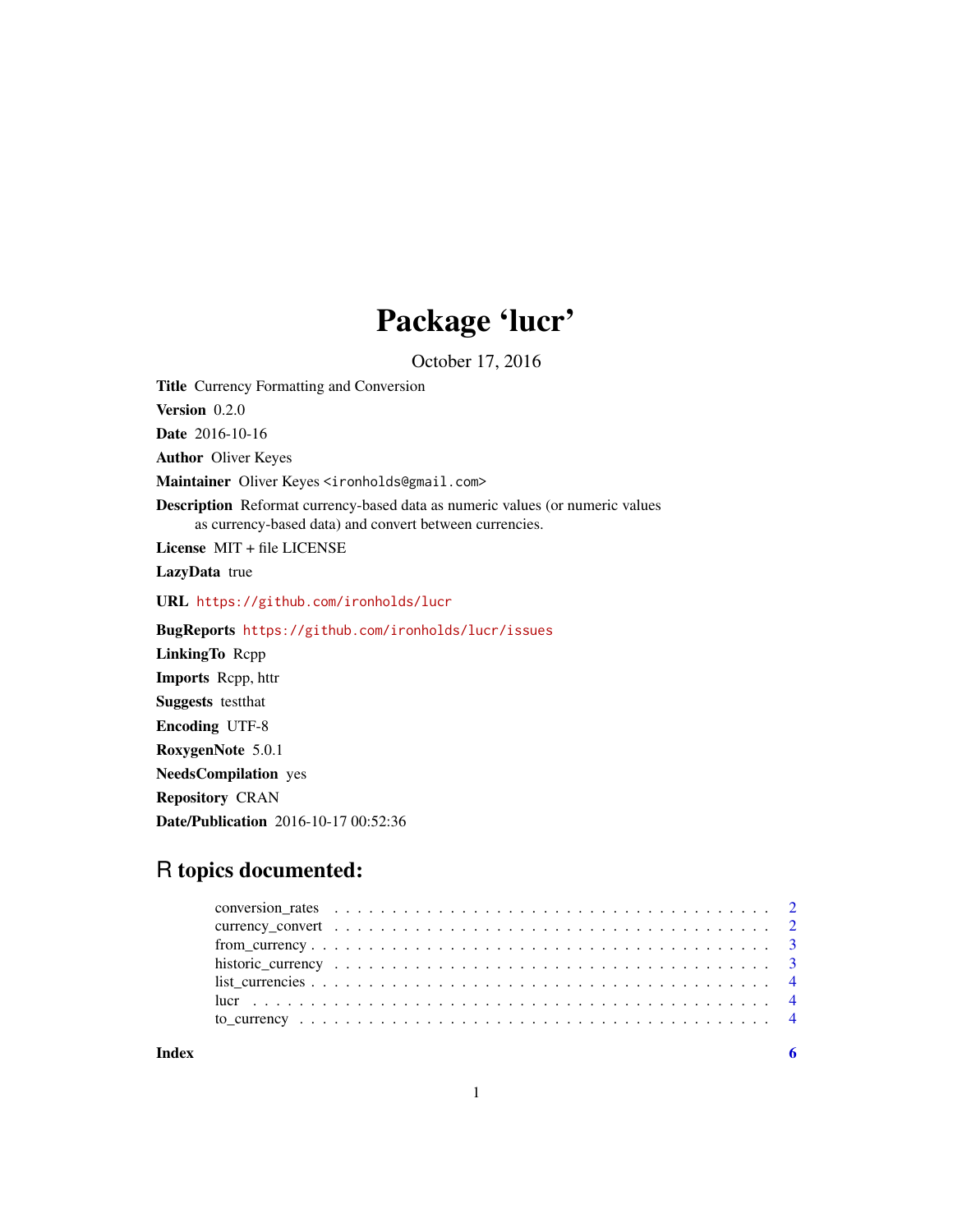<span id="page-1-0"></span>conversion\_rates *Get Current Conversion Rates*

#### Description

Get the current conversion rates between various different currencies.

#### Usage

conversion\_rates(currency = "USD", key, ...)

#### Arguments

| currency | The currency to use as a baseline. By default this is US Dollars; while it can be<br>changed to other currencies, that does require an 'Enterprise' OER key, and will<br>otherwise fail. |
|----------|------------------------------------------------------------------------------------------------------------------------------------------------------------------------------------------|
| key      | Your Open Exchange Rates API key. See their access plans (particularly the<br>'forever free' plan linked at the bottom).                                                                 |
| .        | Further arguments to pass to httr's GET function.                                                                                                                                        |

<span id="page-1-1"></span>currency\_convert *Convert between currencies using the Open Exchange Rates API*

#### Description

Uses the Open Exchange Rates API to convert a series of amounts between two currencies.

#### Usage

```
\text{currency\_convert}(x, \text{ from } = "USD", \text{ to, key}, ...)
```
#### Arguments

| X         | a vector of amounts, formatted as integer or numeric values.                                                             |
|-----------|--------------------------------------------------------------------------------------------------------------------------|
| from      | the currency x is currently in. US Dollars by default.                                                                   |
| to        | the currency you <i>want</i> x to be in.                                                                                 |
| key       | your Open Exchange Rates API key. See their access plans (particularly the<br>'forever free' plan linked at the bottom). |
| $\ddotsc$ | further arguments to pass to httr's GET function.                                                                        |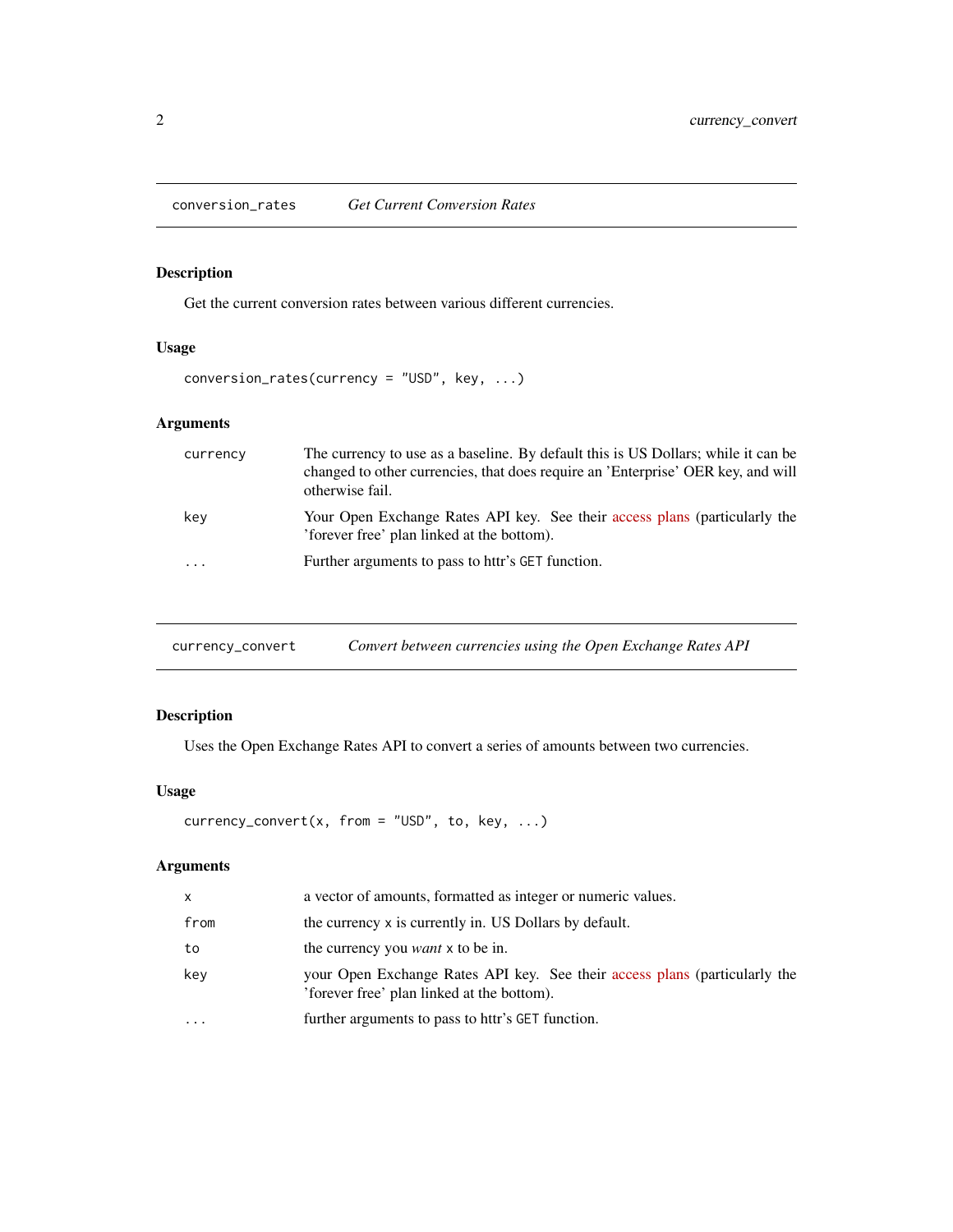<span id="page-2-0"></span>

#### Description

takes a vector of strings formatted as amounts of money ("\$12,329.34") and reformats them as numeric values (12329.34).

#### Usage

```
from_currency(x, decimal_delim = ".")
```
#### Arguments

| a vector of strings, formatted as money amounts. See to_currency.                      |
|----------------------------------------------------------------------------------------|
| decimal_delim the character used to delimit the decimal amount. Set to "." by default. |

#### Examples

from\_currency("£1,249.34") # [1] 1249.34

historic\_currency *Get Historic Currency Data*

#### Description

Retrieves historical data about a currency's value and exchange rate, relative to another currency.

#### Usage

```
historic_currency(dates, currency = "USD", key, ...)
```
#### Arguments

| dates     | a vector of dates to get data for. Strings or date objects.                                                                                                                              |
|-----------|------------------------------------------------------------------------------------------------------------------------------------------------------------------------------------------|
| currency  | the currency to use as a baseline. By default this is US Dollars; while it can be<br>changed to other currencies, that does require an 'Enterprise' OER key, and will<br>otherwise fail. |
| key       | Your Open Exchange Rates API key. See their access plans (particularly the<br>'forever free' plan linked at the bottom).                                                                 |
| $\ddotsc$ | Further arguments to pass to httr's GET function.                                                                                                                                        |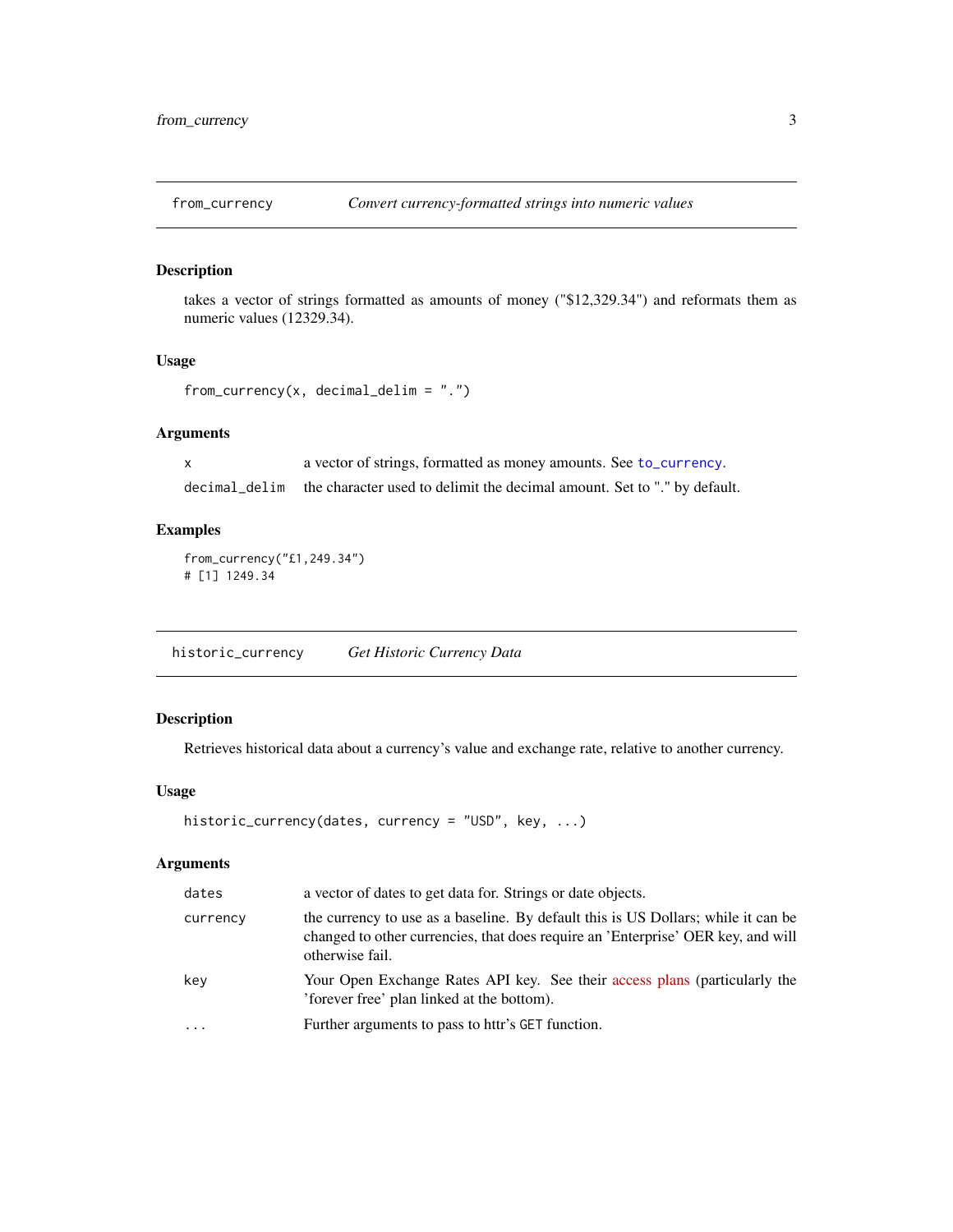<span id="page-3-0"></span>list\_currencies *Find Supported Currencies*

#### Description

Generates a list of the currencies supported by [currency\\_convert](#page-1-1).

#### Usage

list\_currencies(key, as\_df = FALSE, ...)

#### Arguments

| kev                     | Your Open Exchange Rates API key. See their access plans (particularly the<br>'forever free' plan linked at the bottom). |
|-------------------------|--------------------------------------------------------------------------------------------------------------------------|
| as df                   | Whether to return the results as a data.frame. If not, it will be a named list. Set<br>to FALSE by default.              |
| $\cdot$ $\cdot$ $\cdot$ | Further arguments to pass to httr's GET function.                                                                        |

*Currency Formatting and Conversion* 

#### Description

Reformat currency-based data as numeric values (or numeric values as currency-based data) and convert between currencies.

<span id="page-3-1"></span>to\_currency *Format numeric or integer values as currency values*

#### Description

a formatter that lets you take numeric or integer values (12000) and convert them to strings that are currency-formatted (\$12,000). Full control is available over the currency symbol, the size of delimited groups, the sign used *to* delimit groups, and decimal placement.

#### Usage

```
to_currency(x, currency_symbol = "£", symbol_first = TRUE,group_size = 3, group_delim = ",", decimal_size = 2,
decimal\_delim = "."
```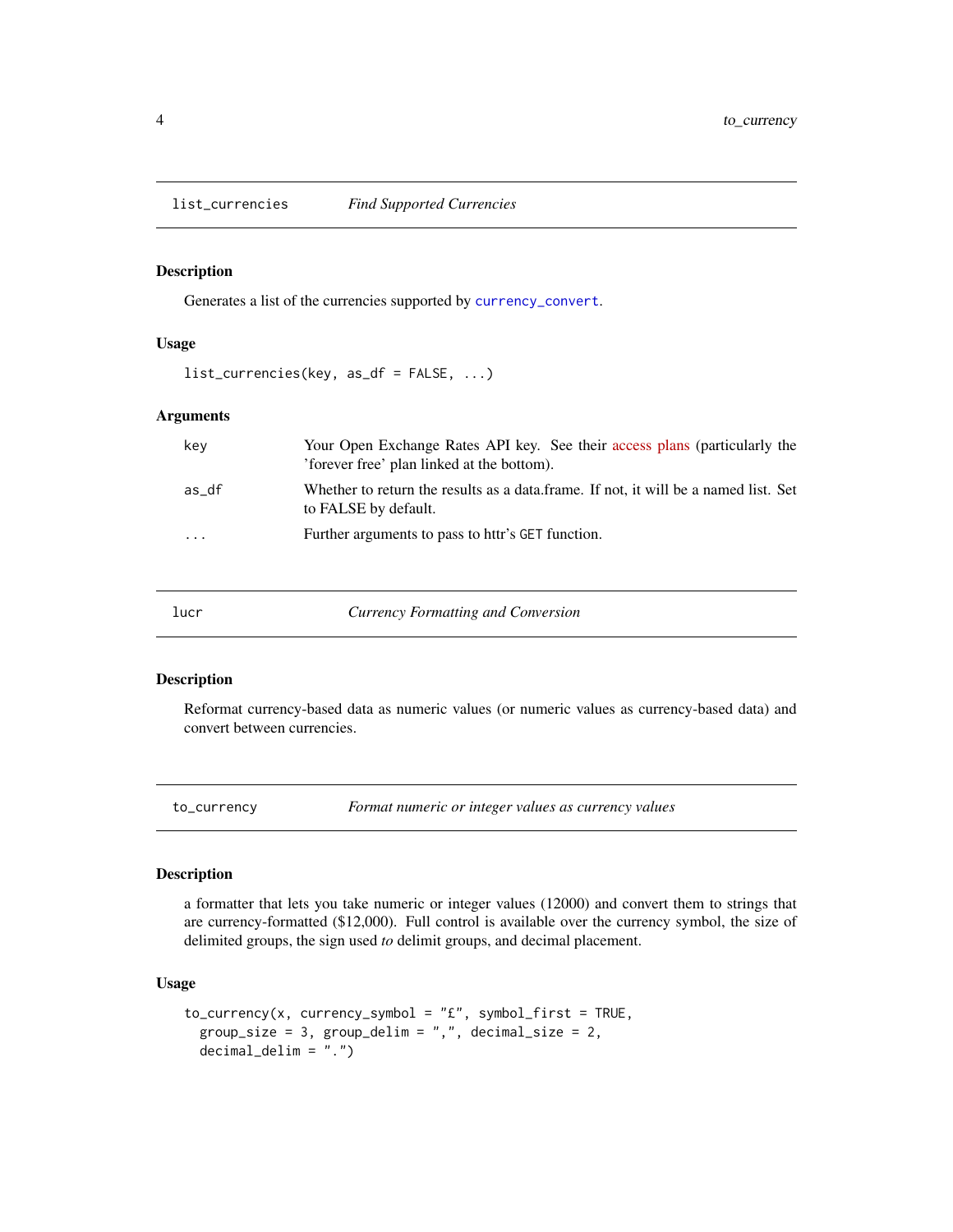# to\_currency 5

### Arguments

| X               | a numeric or integer vector containing values you want to currency-ify                                                                                                            |
|-----------------|-----------------------------------------------------------------------------------------------------------------------------------------------------------------------------------|
| currency_symbol |                                                                                                                                                                                   |
|                 | the symbol that identifies the currency. "£" by default.                                                                                                                          |
| symbol_first    | whether the symbol goes at the beginning (TRUE) or end (FALSE) of the gen-<br>erated value. TRUE by default.                                                                      |
| group_size      | the size of delimited groups $(2, 3, or 4$ digits, say). Set to 3 by default.                                                                                                     |
| group_delim     | the delimiter for each group.                                                                                                                                                     |
| decimal_size    | the number of digits after the decimal place. 2 by default but can be more (the<br>Japanese Yen, for example, can go down to one <i>rin</i> , which is a thousandth of a<br>Yen). |
| decimal_delim   | the delimiter to use for sub-unit, decimal values. A period by default.                                                                                                           |
|                 |                                                                                                                                                                                   |

# Examples

to\_currency(120000.03) #[1] "£120,000.03"